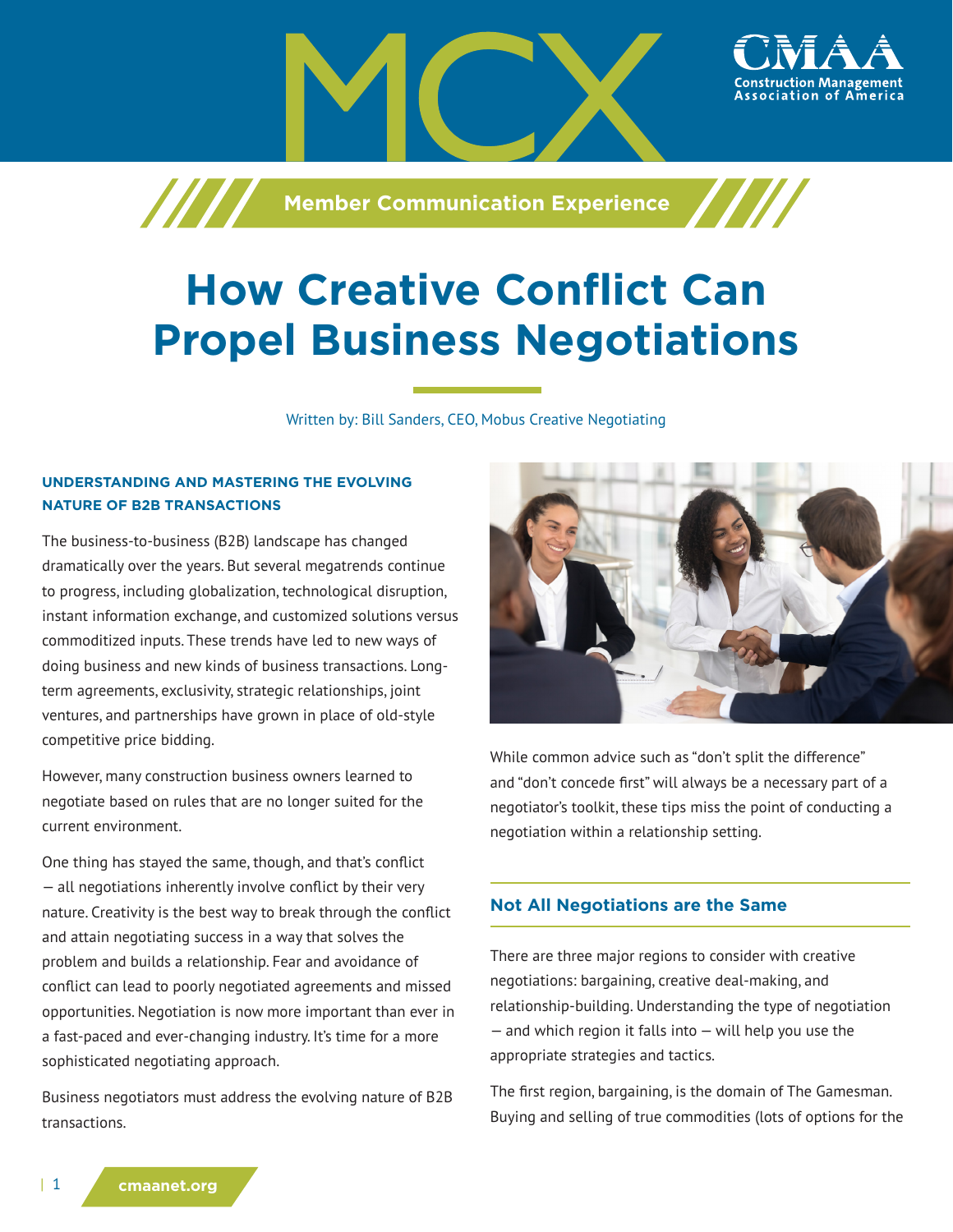buyer) or one-off sales or purchases are typical examples. Here, like in the game of poker, a certain amount of gamesmanship, bluffing, and misdirection goes on. Bargaining can be best thought of as a zero-sum contest, typically over one main issue like price, where anything you win comes out of my pocket and vice versa.

7 7 7 7 7

Bargaining negotiations center around power or leverage and the side that understands and best uses their leverage usually comes out on top. Business owners fail to appreciate that they almost always have more leverage than they realize. Negotiators need to recognize the tactics used by aggressive bargainers and deploy countermeasures. Bring creativity to the table by using key bargaining strategies for planning, discovery, leverage-building, target-setting, and making and winning concessions.

The next region is creative deal-making. This is where The Trader flourishes. When bargaining alone won't get the deal or when possible but perhaps unseen synergies exist between the two sides — the nature of the deal might be expanded to the benefit of both. The Trader works to discover concessions they can afford to make that are highly valued by the other side, while getting something of even greater value back in return. Traders create value by expanding the pie so that each side gets a bigger slice. While there's still conflict between the sides, there's also a sense of collaboration as they work together to hammer out a mutually beneficial solution. This opportunity for a bigger and better deal is lost if both sides are stuck in the bargaining model.

The final stop is relationship building is where The Partner is found. When good business relationships work, they can be so important that keeping the relationship healthy may be the goal. Negotiating in this realm takes on a new perspective, where looking out for the interest of both yourself and your counterpart is equally essential. Relationships entail many ongoing negotiations — over time, things can go wrong.

The Partner uses different strategies and tactics, such as vigilant monitoring and rigorous communication to make sure things continue to work out as originally envisioned. It's all too easy to hope for the best once the contract is signed. At some point, the deal may change from what was originally negotiated. There is a danger of making the costly mistake of negotiating in the relationship mode when the other side

keeps pushing a hard bargain. Watch out for this pitfall and be prepared to move back into bargaining mode.

# **Conflict Can Create Better Agreements & Relationships**

Most people dread negotiation because conflict is present at every level of negotiating. After all, if you want something and I want something else, that's conflict. Most people are conditioned to avoid conflict. But look at it from a different angle. Not only better than what you might think you want for yourself but also better for your counterpart.

Rather than shrink or shy away from conflict, embrace the inherent conflict and allow it to spark ideas that lead to wellcrafted, mutually beneficial agreements. Agreement-making is one of the most important skills anyone in business can possess. Skillful negotiating makes people more successful on the job, more valuable as employees or team members and leaders. It makes everyone's jobs easier and — your life, and the lives of those you work and deal with — run more smoothly.

With the fast-paced changes occurring in today's world, the way we do things is irreversibly impacted. Computers killed typewriters; digital cameras changed the face of photography; and cellphone technology forever changed not only the way we communicate, but also how we conduct business.

Negotiating is more important than ever. Existing agreements may no longer be workable and will need to be renegotiated. Resolutions to problems, compromises, and new, more creative deals need to be worked out.

Professionals with the skills to negotiate creative deals, find workable solutions, and rebuild relationships are more in need than ever. To get by and prosper in the current and future, massively disrupted business world, we all need new and innovative solutions – and the skills to create them.  $\bullet$